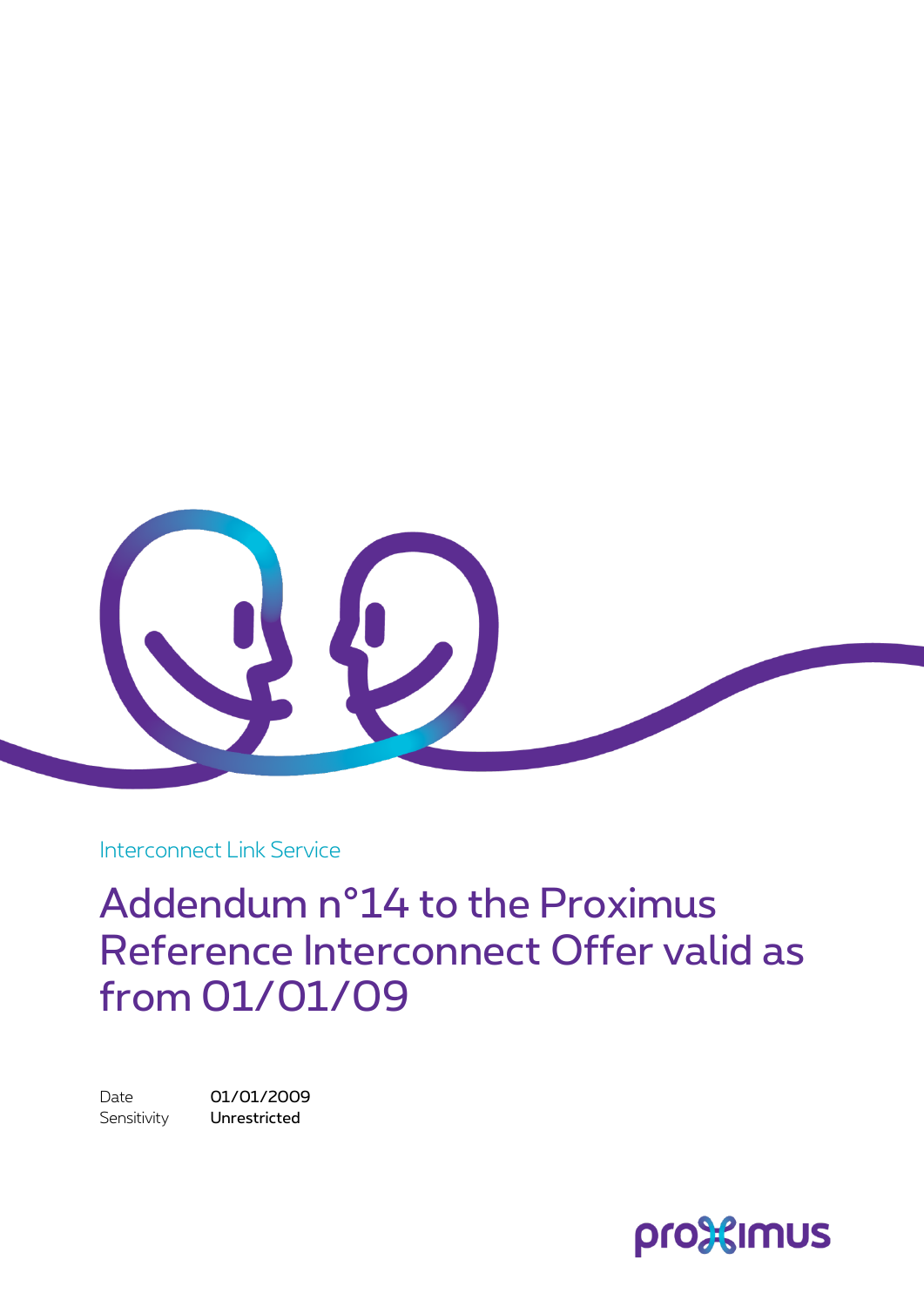# pro<sup>32</sup>imus

### <span id="page-1-0"></span>**Table of contents**

|  | 2. Adaptation of Section 10.2.1 and Section 16.7.1 of the BRIO2006 3 |  |
|--|----------------------------------------------------------------------|--|